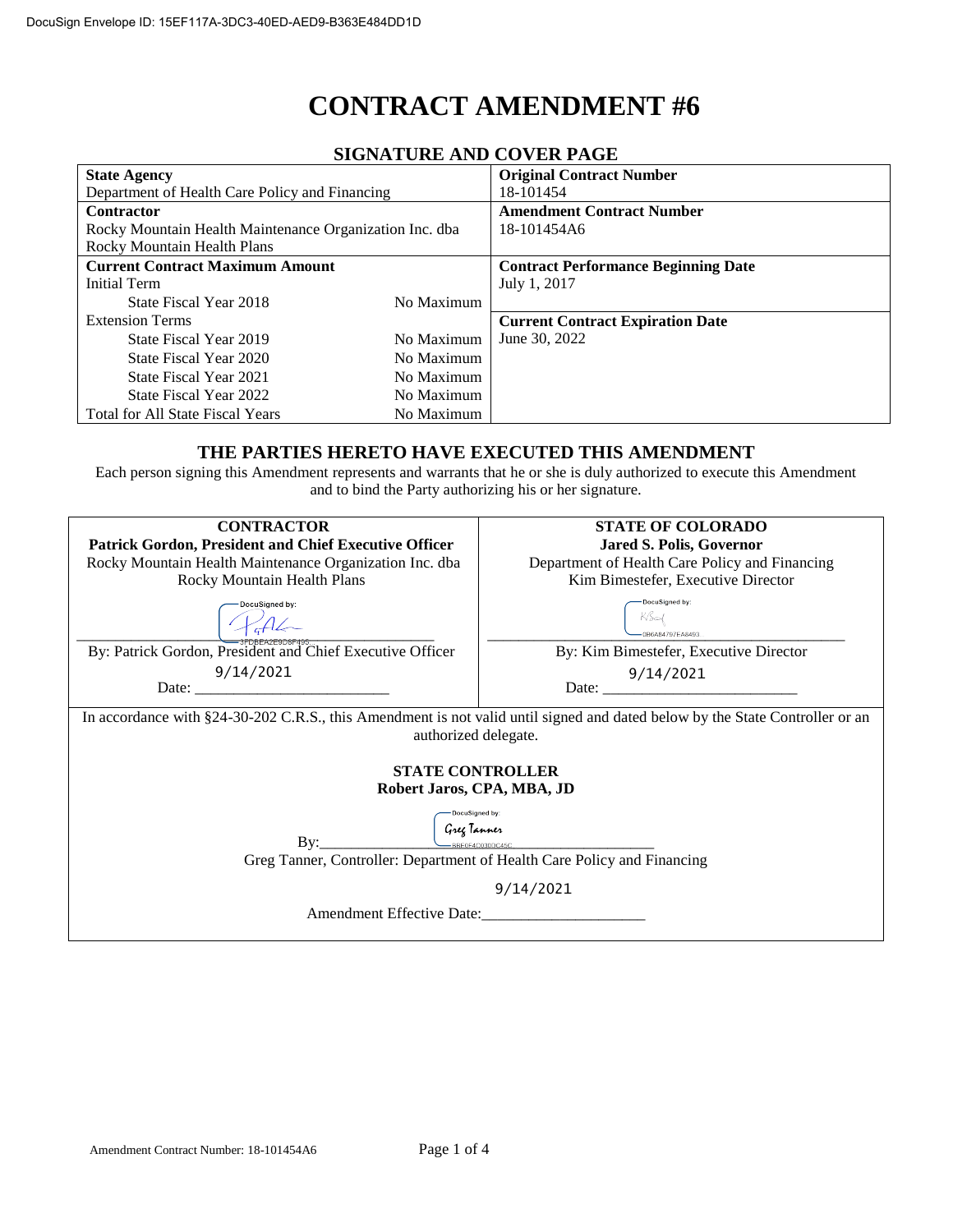## **1. PARTIES**

This Amendment (the "Amendment") to the Original Contract shown on the Signature and Cover Page for this Amendment (the "Contract") is entered into by and between the Contractor and the State.

## **2. TERMINOLOGY**

Except as specifically modified by this Amendment, all terms used in this Amendment that are defined in the Contract shall be construed and interpreted in accordance with the Contract.

### **3. AMENDMENT EFFECTIVE DATE AND TERM**

A. Amendment Effective Date

This Amendment shall not be valid or enforceable until the Amendment Effective Date shown on the Signature and Cover Page for this Amendment. The State shall not be bound by any provision of this Amendment before that Amendment Effective Date, and shall have no obligation to pay Contractor for any Work performed or expense incurred under this Amendment either before or after of the Amendment term shown in **[§3.B](#page--1-0)** of this Amendment.

B. Amendment Term

The Parties' respective performances under this Amendment and the changes to the Contract contained herein shall commence on the Amendment Effective Date shown on the Signature and Cover Page for this Amendment and shall terminate on the termination of the Contract.

#### **4. PURPOSE**

The purpose of the Original Contract is to renew the contract for State Fiscal Year 2022, and set forth the terms under which the Contractor will serve as one of Colorado's Child Health Plan Plus (CHP+) Managed Care Organizations (MCOs) that will provide health care services to CHP+ eligible members. The purpose of this Amendment is for increased alignment with the Department's overall goals of improving health, furthering performance outcomes, and reducing the cost of care for Coloradans. In alignment with those objectives, key modifications include improving the exchange of necessary data and information to more effectively monitor program performance and member health, establishing increased alignment between CHP+ and Medicaid, identifying and pursuing areas of opportunity to improve operational processes and performance, and creating mechanisms for collaborating in the sharing of ideas and best practices.

## **5. MODIFICATIONS**

The Contract and all prior amendments thereto, if any, are modified as follows:

A. Exhibit B, Statement of Work, Section 2, TERMINOLOGY, Section 10.8, Specialty Drugs, and 10.9, Specialty Drugs Reimbursements, is hereby added to this Contract as follows:

## **2. TERMINOLOGY**

2.1.106 Specialty Drugs – A list of Outpatient Hospital Physician Administered Drugs maintained by the Department that are subject to special reimbursement terms.

## **10.8 Specialty Drugs**

10.8.1 The Contractor shall have a specific process to ensure that Specialty Drugs are managed away from outpatient hospitals into home infusion, where appropriate.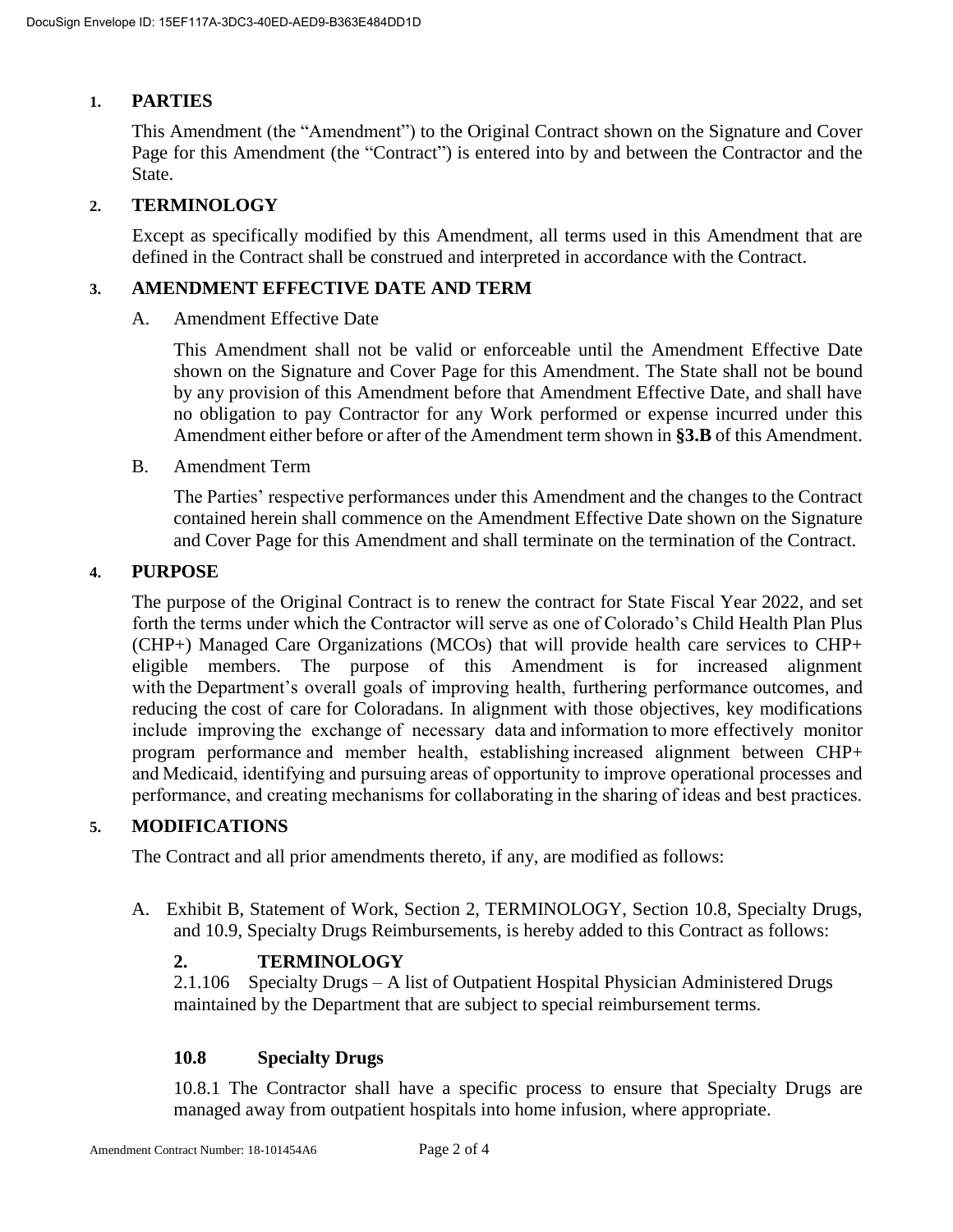10.8.2 The Contractor shall use the Department's established clinical coverage criteria and/or coverage standards for determinations of coverage for Specialty Drugs. When no Department coverage criteria and/or coverage standards exists, the Contractor shall make the determination in collaboration with the Department, based on medical necessity and clinical evidence for use.

10.8.3 The Contractor shall prior-authorize Specialty Drugs, in advance and in consultation with the Department, in accordance with the Department's coverage criteria and medical necessity standards.

10.8.4 The Contractor shall report to the Department, at least quarterly, costs incurred by the Contractor for Specialty Drugs with supporting invoice(s), authorization data and encounter data.

10.8.4.1 DELIVERABLE: Specialty Drugs Quarterly Cost Report

10.8.4.2 DUE: Quarterly on July 31, October 31, January 31, and April 30

#### **10.9 Specialty Drugs Reimbursements**

10.9.1 The Department will reimburse the Contractor in accordance with the deductions stated below after the drug cost of the Specialty Drugs exceeds \$100,000.00 per treated client.

10.9.2 No payments to the Contractor for Specialty Drugs will exceed State reimbursement levels set forth in the Department's approved CHIP State Plan with CMS, once approved by CMS.

10.9.3 Any Contractor offsets attributable to substitution effects that will occur during the State fiscal year due to member treatment with the requested Specialty Drugs, as calculated on an actuarially sound basis.

10.9.4 The Department will reimburse the Contractor for the invoice cost of the drugs, after all the following have been deducted:

10.9.4.1 Any discounts available to the requesting provider pursuant to the federal 340B drug program.

10.9.4.2 Any drug rebates available to the requesting provider.

10.9.4.3 Any amounts received by the Contractor, or Contractor's parent company for Contractor's Medicaid business, pursuant to reinsurance settlements for any private catastrophic cost policies maintained by Contractor, or Contractor's parent company for Contractor's Medicaid business, for the current Performance Period. If reinsurance is an umbrella policy, the Department will calculate the pharmacy settlement amount by pharmacy/Medical service ratio.

10.9.4.4 Any Contractor offsets attributable to substitution effects that will occur during the State fiscal year due to member treatment with the requested specialty drug, as calculated on an actuarially sound basis.

10.9.5 For the purpose of executing the substitution effect requirement stated above, the Department, with assistance from its contracted actuary and with review and comment from Contractor's actuary, will apply appropriate method(s) to review the cost associated with the Specialty Drugs treatment, including but not limited to diagnosis code-based review,